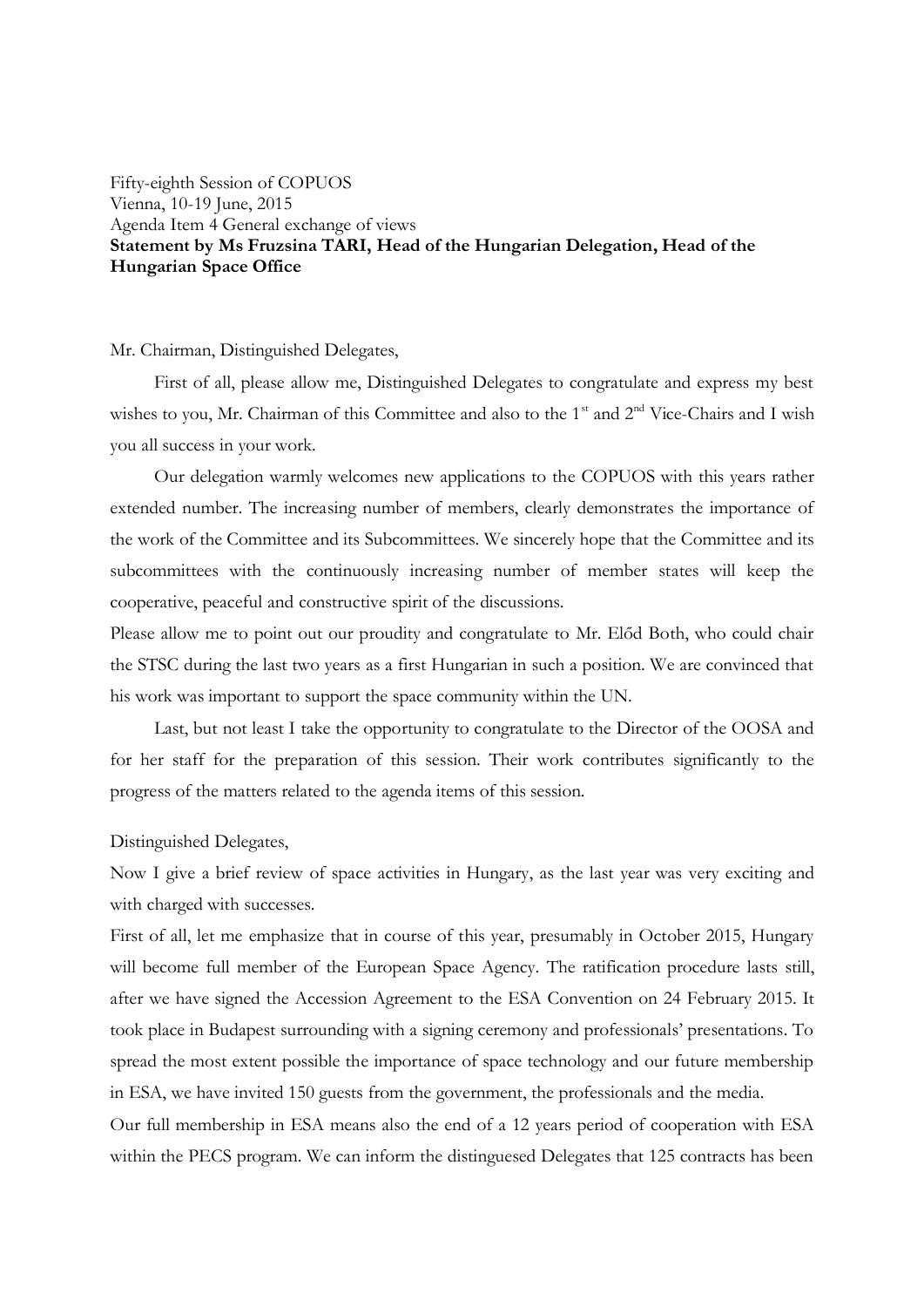concluded by ESA and the Hungarian participants in the program, both industrials and researchers.

### Distinguished Delegates,

We also celebrated the 35th anniversary of the first human space flight of Hungary. Hungary entered the ranks of spacefaring countries on 26 May 1980. Bertalan Farkas, the first Hungarian cosmonaut and 97th human in outer space was the guest of honour of the event. We made a first half of the day for protocol and media event and than a scientific conference on all the scientific program of the first Hungarian cosmonaut. The event hosted all together 8 astronauts and cosmonauts from all over the world.

During the scientific conference, presentations were given on the results of scientific experiments prepared for the first space flight and continued up to nowadays. Major experiment was the Pille dozimeter that has been several times upgraded and is currently on the board of ISS as a permanent service equipement. It is used also for space walk to measure the received dosis by the astronaut under his / her scafander. Beside this experiment, more medical and pschiological experiments and other experiments in microgravity environment, earth observation trials enhanced the development of a great scientific community.

## Distinguished Delegates,

Hungary has contributed to more elements of the Rosetta mission. Both to the orbiter and to the lander Hungarian developments were at stake.

Regarding the Orbiter, the Hungarian Academy of Science via its Wigner Research Centre for Physics participated in the Rosetta Plasma Consortium and they are making continuous mesurements until the end of the mission.

Regarding the lander Philae, the Hungarian contribution is even higher as in the Rosetta Lander Magnetometer and Plasma Monitor, so called ROMAP instrument, István Apáthy was one of the two principal investigator, while he is a senior researcher of the Hungarian Academy of Science, in the Center for Energy Research. Within the Surface Electrical Sounding and Acoustic Monitoring Experiments, also called SESAME also contains major Hungarian development within one of the three sensors of it. The Dust Impact Monitor has been already switched on during the landing and made the first scientific sciecle.

Beside the scientific instruments, Hungarian platform elements are also developed for Rosetta lander. The SGF LLC and the Wigner Research Centre for Physics have jointly developed the central on-board computer of Philae.